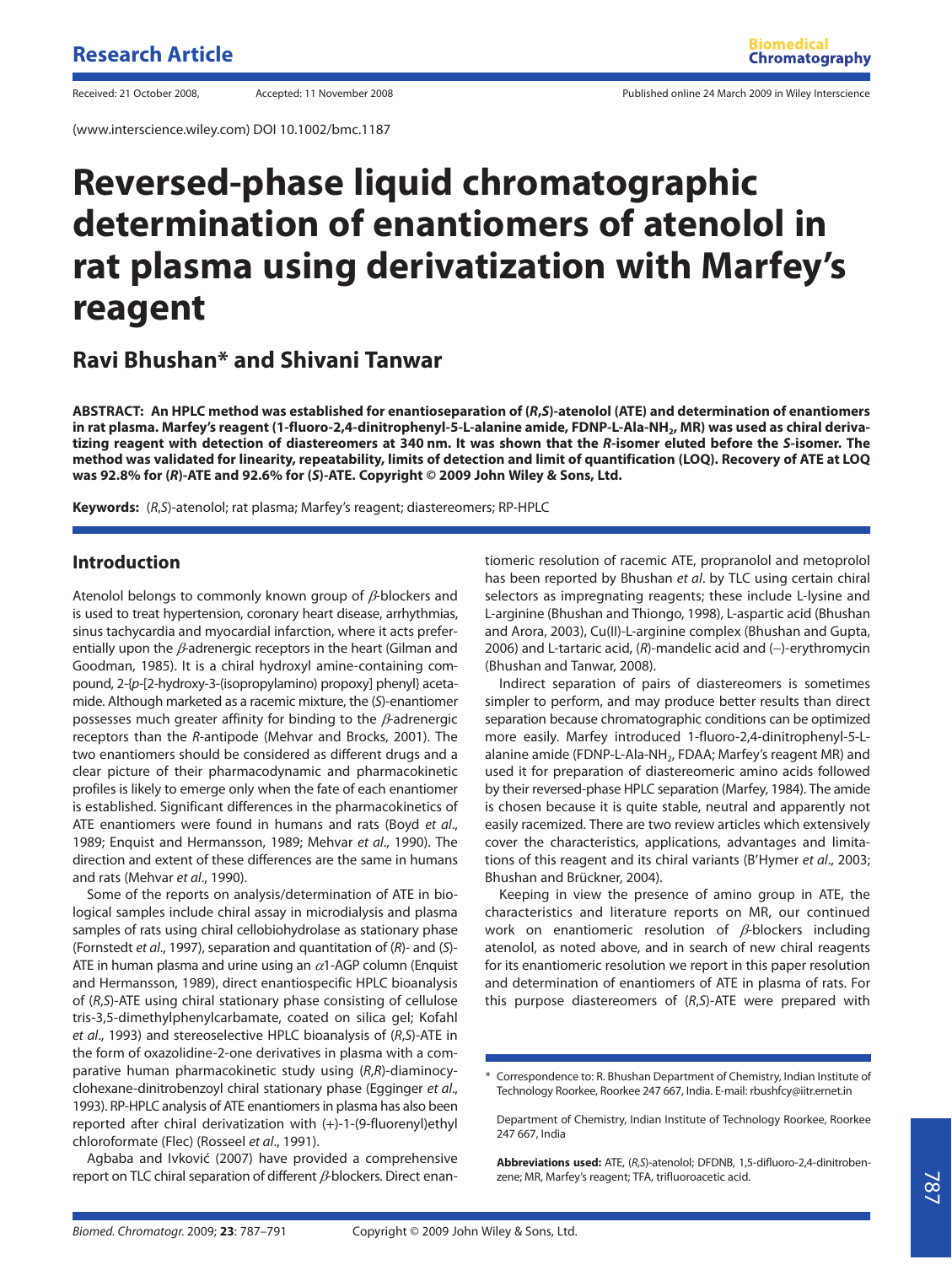FDNP-L-Ala-NH<sub>2</sub> (the MR), which were then separated by RP-HPLC. The separation method was validated for linearity, accuracy, limit of detection and limit of quantification. To the best of authors' knowledge there is no earlier report on chiral HPLC assay of ATE enantiomers in rat plasma using Marfey's reagent.

## **Experimental**

#### **Materials and Apparatus**

(R,S)- and (S)-ATE, 1,5-difluoro-2,4-dinitrobenzene (DFDNB) and L-Ala-NH<sub>2</sub> were obtained from Sigma-Aldrich (St Louis, MO, USA). Trifluoroacetic acid (TFA) and other chemicals of analytical grade were purchased from S.D. Fine Chemicals (Mumbai, India).

The HPLC system (Knauer, Berlin, Germany) consisted of a pump1000 (with a 10 mL head), manager/degasser 5000, UV detector 2500, manual injection valve and Eurochrom operating software. The C<sub>18</sub> column (250  $\times$  4.6 mm i.d., 5 µm) was from Knauer. Both Centrifuge C-24 BL and Incubator CI-65 were from Remi, Mumbai, India. The Milli-Q system of Millipore (Bedford, MA, USA) was used to purify double-distilled water to HPLC-grade deionized water.

#### **Preparation of Solutions and Chromatography**

Stock solution of (R,S)- and (S)-ATE (50 mM) was prepared in 0.1 M NaHCO<sub>3</sub>. Reagent solutions (1%) were prepared in acetone and stored in refrigerator at  $0 - 4$ °C. Solutions of NaHCO<sub>3</sub> (0.1 M), HCl (2 M) and 0.01 M TFA were prepared in purified water. All solutions and samples were filtered through a 0.45 μm filter.

Acetonitrile–0.01M–aqueous TFA was used as mobile phase under a linear gradient of acetonitrile from 35 to 65% in 45 min. The flow rate was 1.0 mL/min with UV detection at 340 nm. The load amount of 20 μL was injected onto the column. Mobile phase for HPLC was filtered through a 0.45 μm filter and degassed before use.

#### **Method Validation**

**Selectivity.** The chromatograms of blank, spiked and drug administered rat plasma samples were compared to determine the interference by endogenous co-eluent components in the enantiomeric separation of ATE.

**Limit of quantification.** Batches of blank plasma spiked with different concentrations of ATE ( $n = 5$ ) were analyzed to determine limit of quantitation (LOQ). The LOQ was defined as the lowest concentration of spiked sample with recovery within the range 82–103% and relative standard deviation (RSD) less than 2%.

**Calibration curve.** The calibration curve was generated by linear regression of the peak area (y) against the concentration (x) of ATE in rat plasma. The acceptance criteria for calibration curve was a correlation coefficient  $(r^2)$  of  $>0.99$ .

#### **Animal Experiments**

Male Wistar (Rattus norvegicus) rats weighing 200–250 g (6 weeks old) were purchased from National Institute of Pharmaceutical Education and Research (Mohali, India), and were housed in an environmentally controlled room with a 12 h light– dark cycle. Physiological saline (0.9% NaCl) was used to prepare a solution of (R,S)-ATE (4 mg/mL); it was administered intravenously to the conscious animals at a dose of 10 mg/kg body weight. Similarly, (S)-ATE was also administered to another rat. Blood samples (500 μL) were withdrawn at 1, 3, 6, 12, 24 and 28 h, after drug administration, and collected in heparinized tubes. The blood samples were immediately centrifuged at 5000 rpm for 5 min (4°C) and the plasma obtained was stored at −20°C until analysis. To each of the plasma sample (about 250 μL), water (100  $\mu$ L) and NaHCO<sub>3</sub> solution (50  $\mu$ L, 1 M) were added.

#### **Derivatization with MR**

Plasma sample (50  $\mu$ L) containing (R,S)-ATE was added to the solution of FDNP-L-Ala-NH<sub>2</sub> (100  $\mu$ L of 10 mM in acetone), in a Teflon tube. The reaction mixture was kept at 45°C in an incubator for 90 minutes. After cooling to room temperature, HCl (2 M, 10 μL) was added to terminate the reaction followed by addition of acetonitrile (200 μL) to dissolve the diastereomeric derivatives. The resulting solution was degassed and filtered and the diastereomers were analysed by RP-HPLC. Derivatization of plasma samples containing (S)-ATE was carried out in the similar manner.

## **Results and Discussion**

MR was synthesized using DFDNB and L-Ala-NH2 as per procedures optimized and reported in literature (Marfey, 1984; Brückner and Keller-Hoehl, 1990; Bhushan and Brückner, 2004) and characterized (Bhushan and Kumar, 2008). The basic approach reported in the literature (Bhushan et al., 2008) for derivatization of amino acids was adopted for derivatization of (R,S) and (S)-ATE in the plasma samples. Plasma samples were used for derivatization reaction, as described above, after extraction with n-hexane. Extraction with other solvents like n-hexane-n-butanol (50:50, v/v) and n-butanol–dichloromethane (30:70 v/v) resulted in recoveries of less than 55% and therefore was not used.

MR reacts stoichiometrically, without racemization, with primary and secondary amino groups. Diastereomeric derivatives prepared with MR have strong absorbance at 340 nm due to the presence of highly absorbing dinitrophenyl chromophore, which makes them suitable for chromatographic applications where highly sensitive detection and quantification are required. Since the diastereomers are light-sensitive, the reaction at every step was protected from light and the derivatives were kept in dark at  $0 - 4$ °C.

#### **RP-HPLC**

The resolution was achieved using linear gradient of acetonitrile (from 35 to 65%) and 0.01 M TFA in 45 min. The peaks of diastereomers of ATE, prepared with MR, are clearly observed in the chromatogram of plasma spiked with 100 nm ATE [Fig. 1(B)], and there were no interfering peaks from endogenous substances in the blank chromatogram [Fig. 1(A)]. The peaks were successfully detected in the chromatogram of rat plasma at 3 h after administration [Fig. 1(C)]. Figure 2 shows the time-course profile of the enantiomers of ATE in rat plasma after intravenous administration of ATE at a dose of 10 mg/kg body weight ( $n = 3$ ). It was observed that the concentration of ATE decreased gradually after 3 h, and at 28 h of administration the concentrations of (R)- and (S)-isomers were 10.5 and 8 ng/mL, respectively. The (R)-isomer was found to elute before the (S)-isomer. The concentration of (R)-ATE was found to be higher than that of (S)-ATE at each time of measurement though the difference between the two was small (Fig. 2).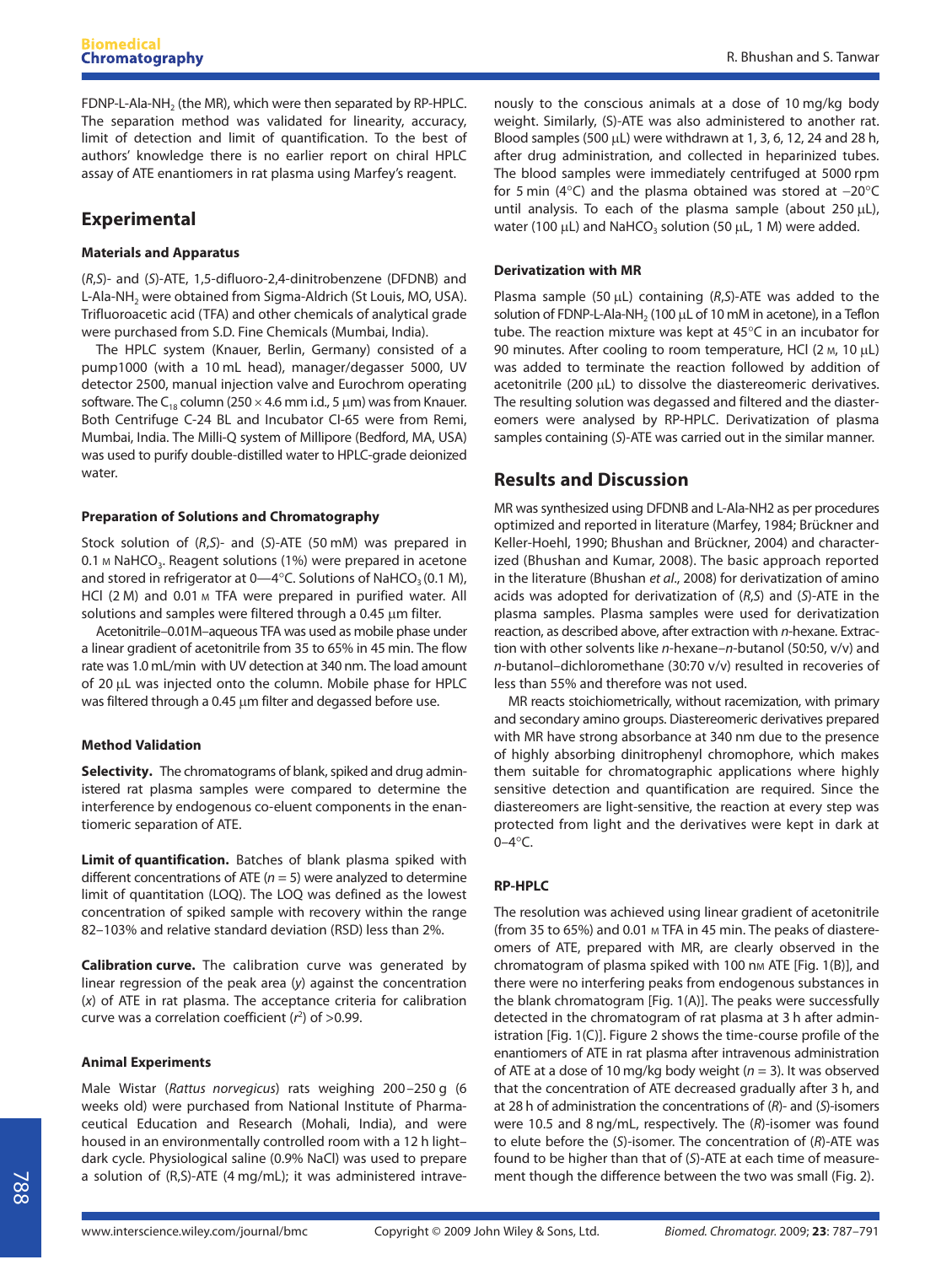

**Figure 1.** Representative chromatogram of derivatized ATE in plasma extract; peaks 1 and 2 are (R)-ATE and (S)-ATE, respectively. (A) Blank plasma; (B) plasma spiked with ATE (100 nm); (C) plasma 3 h after intravenous administration of ATE (10 mg/kg).



**Figure 2.** Time course for the concentration of ATE enantiomer in rat plasma after intravenous administration of ATE (10 mg/kg,  $n = 3$ ).

Since (S)-ATE was also administered to a separate set of rats, the analysis of their plasma samples (prepared from blood samples withdrawn at different time intervals of 3, 6, 12, 24 and 28 h) via diastereomerization with MR followed by HPLC (under the same chromatographic conditions) was carried out. None of them showed the presence of (R)-ATE. It can be concluded that no biotransformation or racemization of (S)-ATE to (R)-ATE was occurring. It was observed that (S)-ATE remained in its original form.

#### **Selectivity**

Under the assay conditions, enantiomers of atenolol were completely separated, and no interference was observed in the blank plasma. The retention time was 14.2 and 15.6 min for (R)-ATE and (S)-ATE, respectively. The results provide a specific and selective HPLC method for the determination of ATE in rat plasma after intravenous administration. The coefficients of variation (CV %) of retention times of (R)-ATE and (S)-ATE were less than 0.5% ( $n = 5$ ) within the series of runs (intra-day) and less than 1% ( $n = 5$ ) between the inter-day series of runs. The retention time range was 14.1–14.5 min [for (R)-ATE,  $n = 5$ ], and 15.4–15.8 min [for (S)-ATE,  $n = 5$ , on a day-to-day basis.

#### **Limit of Quantification**

LOQ for either of the enantiomer of ATE by this method was 3 ng/mL, which was the lowest concentration on the calibration curve with precision of 2.5% and accuracy of 92.8%.

#### **Stability**

Experiments with three freeze–thaw cycles of the samples at −20°C for low and high concentrations for 15 days showed that ATE was stable in rat plasma under this condition and there was found no significant decrease of  $(R)$ - and  $(S)$ -ATE. The stability test of the processed samples indicated that ATE was stable at room temperature for 24 h, allowing sufficient time for sample preparation and HPLC analysis.

#### **Linearity**

The calibration curves were linear within the range from 3 to 300 ng/mL for both (R) and (S)-ATE. The linear equation was  $y =$ 11.18x – 0.12 ( $r^2$  = 0.999) for (R)-ATE and y = 10.3x – 0.5 ( $r^2$  = 0.998) for (S)-ATE.

#### **Accuracy and Precision**

The accuracy and precision was assessed by analysis of samples at low and high concentration levels. The recovery of ATE enantiomers from plasma was evaluated by comparing the measured concentration of five replicate samples with the corresponding spiked concentration at LOQ, and at low and high levels of 0.098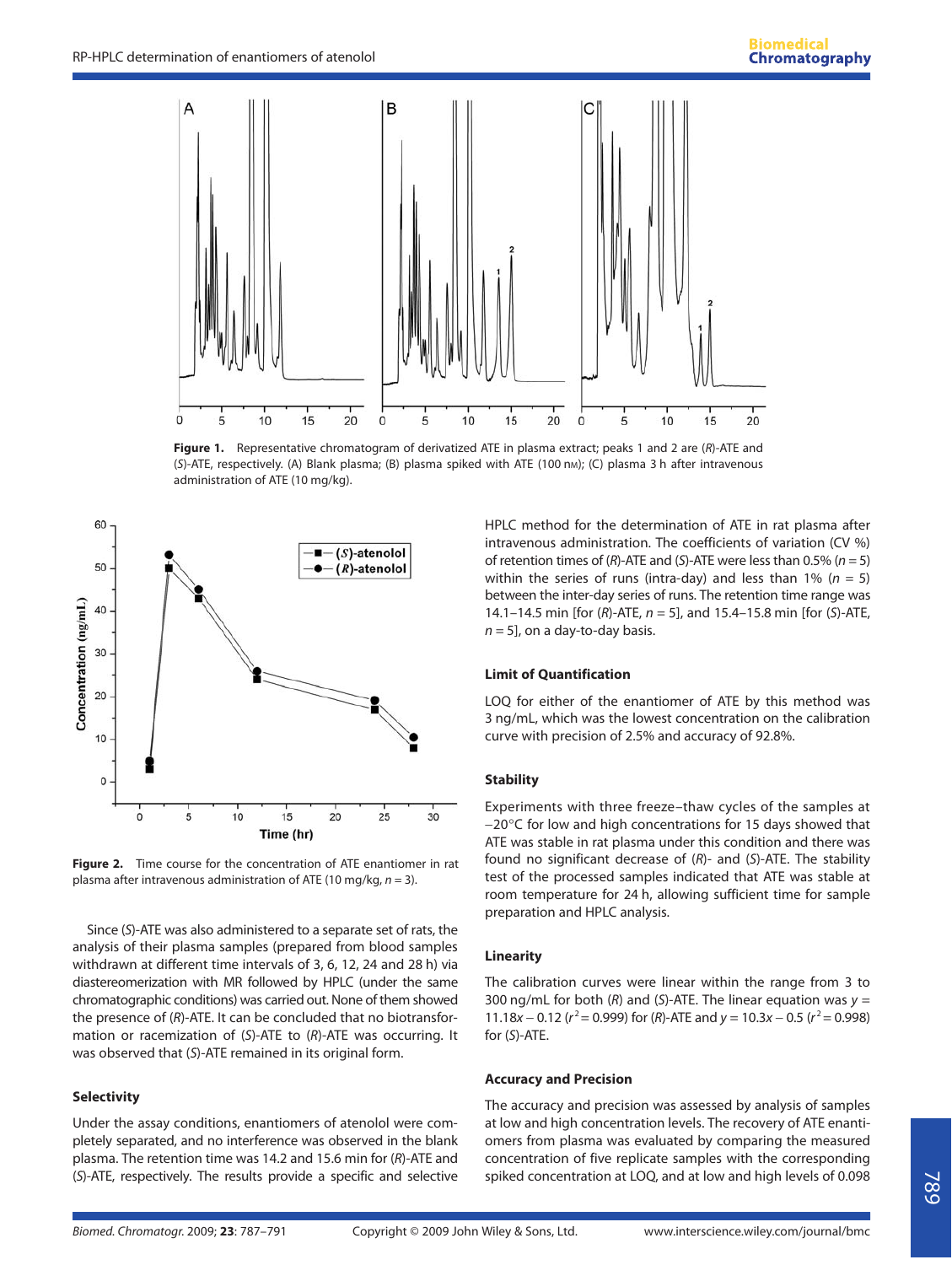| Within-day and day-to-day reproducibility for the quantification of $(R)$ - and $(S)$ -ATE in rat plasma $(n = 5)$<br>Table 1. |                                                                   |          |        |              |       |          |        |              |
|--------------------------------------------------------------------------------------------------------------------------------|-------------------------------------------------------------------|----------|--------|--------------|-------|----------|--------|--------------|
| Theoretical<br>concentration<br>$(\mu q/mL)$                                                                                   | Measured concentration (ug/mL)<br>$(R)$ -Atenolol<br>(S)-Atenolol |          |        |              |       |          |        |              |
|                                                                                                                                |                                                                   |          |        |              |       |          |        |              |
|                                                                                                                                | Mean                                                              | $\pm$ SD | CV(% ) | Recovery (%) | Mean  | $\pm$ SD | CV(% ) | Recovery (%) |
|                                                                                                                                | Intra-day variations (five replicates at each concentration)      |          |        |              |       |          |        |              |
| 0.098                                                                                                                          | 0.097                                                             | 0.001    | 1.03   | 98.9         | 0.099 | 0.001    | 1.01   | 101.0        |
| 0.187                                                                                                                          | 0.185                                                             | 0.001    | 0.54   | 98.9         | 0.185 | 0.001    | 0.54   | 98.93        |
|                                                                                                                                | Inter-day variations (five replicates at each concentration)      |          |        |              |       |          |        |              |
| 0.098                                                                                                                          | 0.096                                                             | 0.001    | 1.04   | 97.9         | 0.092 | 0.003    | 3.26   | 93.8         |
| 0.187                                                                                                                          | 0.194                                                             | 0.003    | 1.54   | 103.7        | 0.191 | 0.002    | 1.04   | 102.0        |
| CV, coefficient of variation; SD, standard deviation.                                                                          |                                                                   |          |        |              |       |          |        |              |

and 0.187 μg/mL. The recoveries at low and high concentration are shown in Table 1. Recovery at LOQ was 92.8% for (R)-ATE and 92.6% for (S)-ATE.

The precision was evaluated by intra- and inter-day variability in terms of RSD. Samples were consequently analysed in a single day for intra-day precision, and was repeated for five consecutive days for inter-day precision. Inter- and intra day precisions were assessed by calculating the relative standard deviation of the control sample concentration measured in each validation run. Intra-day and inter-day precisions were investigated by fivefold assay of plasma samples spiked with 0.098 and 0.187 μg/mL of each of ATE enantiomers. Intra-day assay accuracy and precision ranged from 98.9 to 101% and from 0.51 to 0.54%, respectively. Inter-day assay accuracy and precision ranged from 93.8 to 103.7 and from 1.04 to 3.26 respectively, as shown in Table 1.

## **Conclusion**

The method reported here is highly sensitive and selective for determination of ATE enantiomers in rat plasma. It offers the advantage of being simple and convenient for clinical pharmacological studies of ATE enantiomers. The method was applied to measure concentration of ATE enantiomers in plasma after intravenous administration of racemic atenolol to rats. Enantiomers of  $(R, S)$ -ATE were well resolved on an achiral C<sub>18</sub> column after derivatization with Marfey's reagent. The method is more sensitive in comparison to the literature report (Rosseel et al., 1991), where 100 μL plasma was used and the quantitation limit was 10 ng/mL, while in the present case only 50 μL of plasma was used and the LOQ was 3 ng/mL for each enantiomer of atenolol.

#### **Acknowledgements**

The authors are grateful to University Grants Commission (UGC) India, New Delhi, for the award of junior research fellowship to (S.T.). The authors thank Professor S.M. Sondhi (Chemistry Department) and Dr P. Roy and Ms A. Chakraborty (Department of Biotechnology, IIT Roorkee) for their technical assistance. Thanks are also due to AvH-Stiftung, Bonn, Germany for kindly donating Knauer HPLC system (to R.B.).

## **References**

- Agbaba D, Ivkovic B In Thin Layer Chromatography in Chiral Separations and Analysis, Kowalska T, Sherma J (eds.) Taylor & Francis: New York, 2007; 283–304.
- Bhushan R and Arora M. Direct enantiomeric resolution of (±)-atenolol, (±) metoprolol and  $(\pm)$ -propranolol by impregnated TLC using L-aspartic acid as chiral selector. Biomedical Chromatography 2003; **17**: 226–230.
- Bhushan R and Brückner H. Marfey′s reagent for chiral amino acid analysis: a review. Amino Acids 2004; **27**: 231–247.
- Bhushan R and Gupta D. Ligand-exchange TLC resolution of some racemic β-adrenergic blocking agents. Journal of Planar Chromatography— Modern TLC 2006; **19**: 241–245.
- Bhushan R and Kumar V. Synthesis and application of new chiral variants of Marfey's reagent for liquid chromatographic separation of the enantiomers of α-amino acids. Acta Chromatographica 2008; **20**: 329– 347.
- Bhushan R and Tanwar S. Direct TLC resolution of atenolol and propranolol into their enantiomers using three different chiral selectors as impregnating reagents. Biomedical Chromatography 2008; **22**: 1028–1034.
- Bhushan R and Thiongo GT. Direct enantioseparation of some betaadrenergic blocking agents using impregnated thin-layer chromatography. Journal of Chromatography B, Biomedical Sciences and Applications 1998; **708**: 330–334.
- Bhushan R, Kumar V and Tanwar S. Liquid chromatographic enantioseparation of non-protein  $\alpha$ -amino acids after derivatization with Marfey's reagent and its structural variants. Amino Acids 2008; DOI:10.1007/ s00726-008-0135-5.
- B'Hymer C, Montes-Bayon M and Caruso JA. Marfey's reagent: past, present, and future uses of 1-fluoro-2,4-dinitrophenyl-5-L-alanine amide. Journal of Separation Science 2003; **26**: 7–19.
- Boyd RA, Chin SK, Don-Pedro O, Williams RL and Giacomini KM. The pharmacokinetics of the enantiomers of atenolol. Clinical Pharmacology and Therapeutics 1989; **45**: 403–410.
- Brückner H and Keller-Hoehl C. HPLC separation of DL-amino acids derivatized with  $N^2$ -(5-fluoro-2,4-dinitrophenyl)-L-amino acid amides. Chromatographia 1990; **30**: 621–629.
- Egginger G, Lindner W, Kahr S and Stoschitzky K. Stereoselective HPLC bioanalysis of atenolol enantiomers in plasma: application to a comparative human pharmacokinetic study. Chirality 1993; **5**: 505– 512.
- Enquist M and Hermansson J. Separation and quantitation of (R)- and (S)-atenolol in human plasma and urine using an  $\alpha$ 1-AGP column. Chirality 1989; **1**: 209–215.
- Fornstedt T, Hesselgren A-M and Johansson M. Chiral assay of atenolol present in microdialysis and plasma samples of rats using chiral CBH as stationary phase. Chirality 1997; **9**: 329–334.
- Gilman AG and Goodman LS. In The Pharmacological Basics of Therapeutics, 7th edn. Macmillan: New York, 1985; 202–203.
- Kofahl B, Henke D and Mutschler E. Direct enantiospecific HPLC